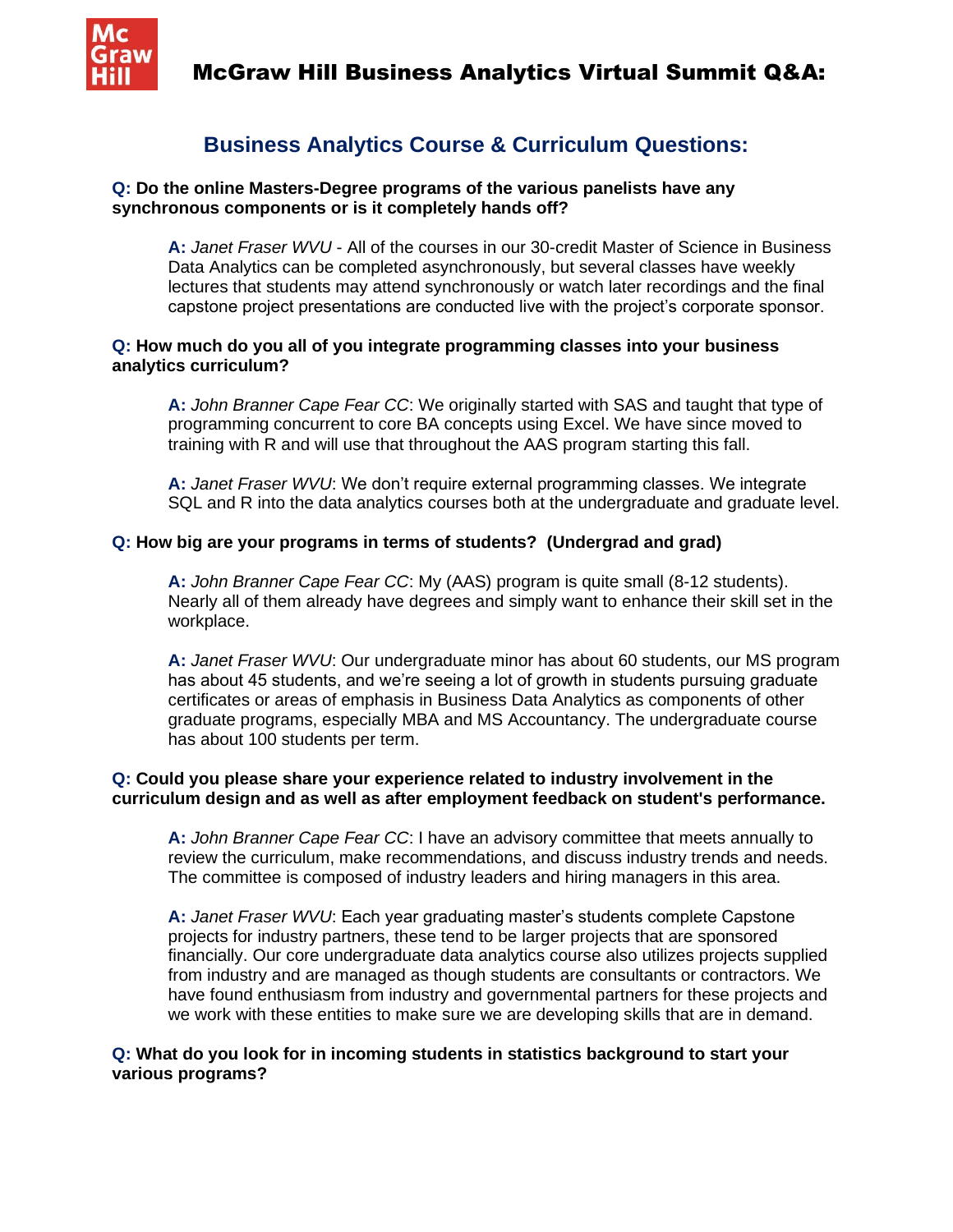

# McGraw Hill Business Analytics Virtual Summit Q&A:

**A:** *John Branner Cape Fear CC*: The hope is students have skills with Excel and at least MAT 152. MAT 152 is a required course in the program. They typically must have it or take it within the first year.

**A:** *Janet Fraser WVU*: To declare a minor in Business Data Analytics students must have completed Calculus 1 or Applied Calculus and an introductory course in statistics and probability. In MS applicants we look for these requirements, in addition to either a class or experience with coding and/or additional quantitative coursework.

#### **Q: How do you deal with students with extremely deficient background (inability to solve word problems, solve most basic equations, etc.)?**

**A:** *John Branner Cape Fear CC*: I've started integrating videos for key concepts. This seems to be helpful for those that struggle just a little. If the student still struggles, I might recommend free tutoring we offer at our Learning Resource Center. If the student is "extremely deficient," they may need some remedial classes.

#### **Q: Can you speak to grading strategy / breakdown? E.g., percentage for projects, exams, homework, etc.?**

**A:** *John Branner Cape Fear CC*: It always depends on the course. But I typically grade the (comprehensive) final exam or final project about 40%. The other exercises and projects throughout the semester are relatively weighted.

**A:** *Janet Fraser WVU*: The specific breakdown differs from course to course, but usually exams are worth 50%, homework is worth 20%, a team project is worth 20%, and attendance and participation are 10%.

## **Q: I noticed data visualization combined with several different course topics -- what is a good place to include data visualization in these types of programs?**

**A:** *John Branner Cape Fear CC*: All of my BAS courses include some form of data visualization. But I do have one course that is simply Data Visualization. We follow the state standards for course description.

**A**: *Janet Fraser WVU*: At the undergraduate and MBA level it is central in the introductory class and students will complete a project in Tableau or a similar platform for the class. In the MS program there is a course specifically dedicated to data visualization.

#### **Q: When students take basic intro to BA course, do they complain about content redundancy? They have already taken statistics, quantitative methods and Excel, which you again talk about in intro course…**

*A: John Branner Cape Fear CC*: I don't get many complaints. But I try to mix it up with different types of exercises and real-life applications. I also design all of our BAS courses. So, I'm aware of what each course will offer the student. When you have the opportunity to use "live data," take advantage of that and let the students explore the use of their findings.